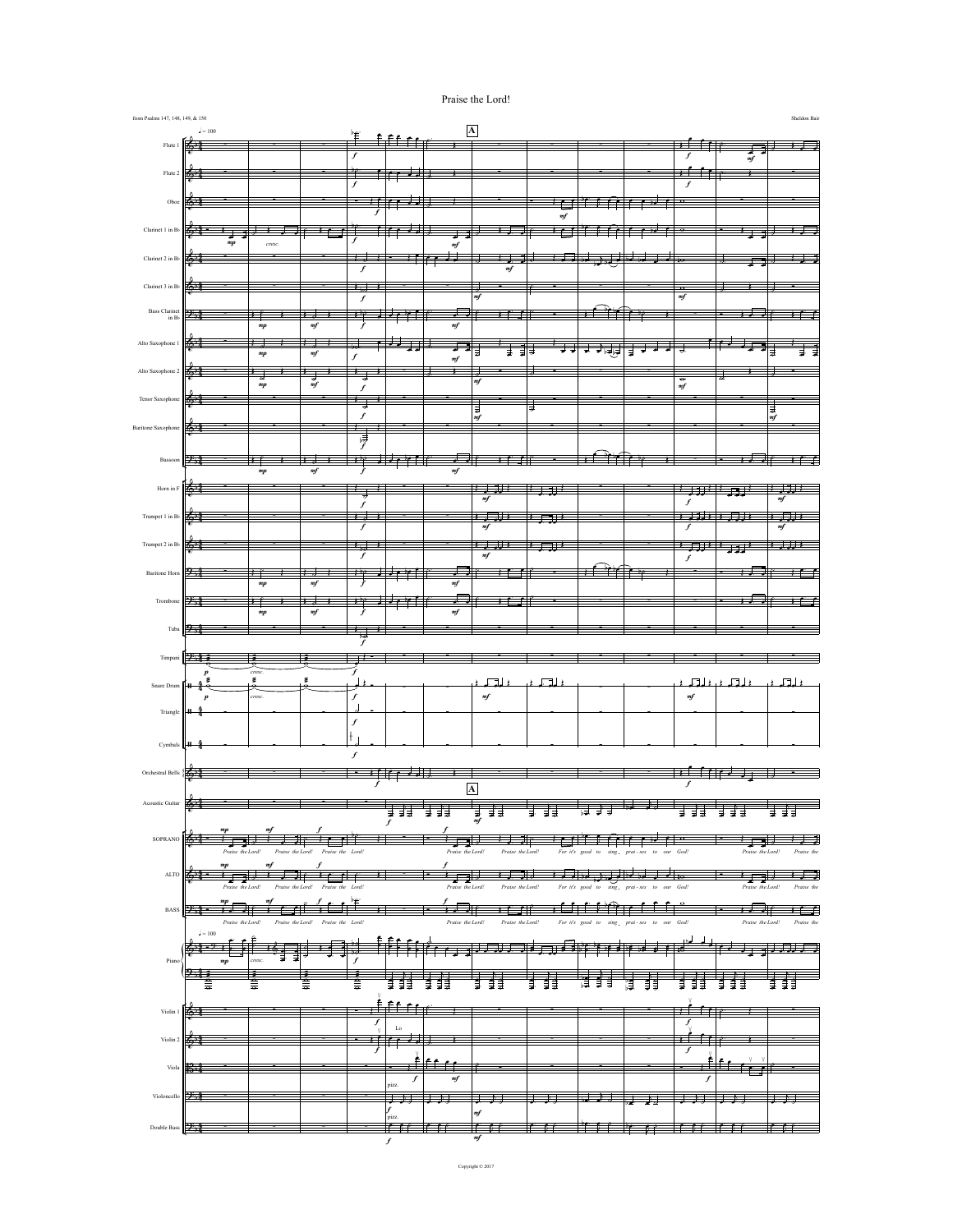| 6r                                                                  |                                                                                                                                                                                                                    | $\left  \cdot \right $ , $\left  \cdot \right $ , $\left  \cdot \right $ , $\left  \cdot \right $ , $\left  \cdot \right $ , $\left  \cdot \right $ , $\left  \cdot \right $ | $\Rightarrow$                | $\, {\bf B}$                                                                                  |                                                                                                                 |                                                                                                                                                                                                                                                        |                                          | $\mathbf{z}^{\top}$ if an interference of $\mathbf{z}$         |                                            |                                                                                           |                                                                                          |
|---------------------------------------------------------------------|--------------------------------------------------------------------------------------------------------------------------------------------------------------------------------------------------------------------|------------------------------------------------------------------------------------------------------------------------------------------------------------------------------|------------------------------|-----------------------------------------------------------------------------------------------|-----------------------------------------------------------------------------------------------------------------|--------------------------------------------------------------------------------------------------------------------------------------------------------------------------------------------------------------------------------------------------------|------------------------------------------|----------------------------------------------------------------|--------------------------------------------|-------------------------------------------------------------------------------------------|------------------------------------------------------------------------------------------|
|                                                                     |                                                                                                                                                                                                                    |                                                                                                                                                                              |                              |                                                                                               |                                                                                                                 |                                                                                                                                                                                                                                                        |                                          |                                                                |                                            |                                                                                           |                                                                                          |
|                                                                     |                                                                                                                                                                                                                    |                                                                                                                                                                              |                              |                                                                                               |                                                                                                                 |                                                                                                                                                                                                                                                        |                                          | ≀                                                              | $\mathbf{f}$ is a function of $\mathbf{f}$ |                                                                                           |                                                                                          |
|                                                                     |                                                                                                                                                                                                                    |                                                                                                                                                                              |                              |                                                                                               |                                                                                                                 |                                                                                                                                                                                                                                                        |                                          |                                                                |                                            |                                                                                           |                                                                                          |
| $\cdot$ $\cdot$ $\cdot$                                             | हिन्दी ।                                                                                                                                                                                                           | $\epsilon \rightarrow \epsilon$                                                                                                                                              |                              |                                                                                               |                                                                                                                 |                                                                                                                                                                                                                                                        |                                          | ن البراني<br>مراجع                                             |                                            |                                                                                           |                                                                                          |
| mf                                                                  |                                                                                                                                                                                                                    |                                                                                                                                                                              |                              |                                                                                               |                                                                                                                 |                                                                                                                                                                                                                                                        | m f                                      |                                                                |                                            |                                                                                           |                                                                                          |
|                                                                     | $\cdot$ , , , , , , , , , ,                                                                                                                                                                                        | الحمام                                                                                                                                                                       |                              |                                                                                               | Jako este                                                                                                       |                                                                                                                                                                                                                                                        | インフィング                                   |                                                                |                                            | J e territo                                                                               | $\cdots$                                                                                 |
|                                                                     |                                                                                                                                                                                                                    |                                                                                                                                                                              | الرابع                       |                                                                                               |                                                                                                                 |                                                                                                                                                                                                                                                        |                                          |                                                                |                                            | $\sum_{i=1}^{n}$                                                                          |                                                                                          |
|                                                                     |                                                                                                                                                                                                                    | الحار المؤلفا المراران المؤ                                                                                                                                                  |                              |                                                                                               | $\left\{ \begin{array}{c} 1 \\ -1 \end{array} \right\}$ $\left\{ \begin{array}{c} 1 \\ -1 \end{array} \right\}$ | $\mathbf{f} \in \mathbb{R}^{n \times n}$                                                                                                                                                                                                               |                                          |                                                                |                                            |                                                                                           | $\mathbf{r} \cdot \mathbf{r}$                                                            |
| 65                                                                  |                                                                                                                                                                                                                    |                                                                                                                                                                              | $^{\prime}$ $\pm$            | $J \overline{J} \overline{J}^T$                                                               |                                                                                                                 |                                                                                                                                                                                                                                                        |                                          |                                                                |                                            |                                                                                           |                                                                                          |
|                                                                     |                                                                                                                                                                                                                    |                                                                                                                                                                              | mf                           |                                                                                               |                                                                                                                 |                                                                                                                                                                                                                                                        |                                          | mf                                                             |                                            |                                                                                           |                                                                                          |
|                                                                     |                                                                                                                                                                                                                    |                                                                                                                                                                              | ा ज                          |                                                                                               | أأننانا                                                                                                         |                                                                                                                                                                                                                                                        |                                          |                                                                |                                            | ألأنبو                                                                                    |                                                                                          |
|                                                                     |                                                                                                                                                                                                                    |                                                                                                                                                                              |                              |                                                                                               |                                                                                                                 |                                                                                                                                                                                                                                                        |                                          |                                                                |                                            |                                                                                           | $\boldsymbol{f}$                                                                         |
| ☞                                                                   |                                                                                                                                                                                                                    |                                                                                                                                                                              |                              | <del>ן נ'ין בן ני ני דן בן ני ני דן ני ני ד</del> ן <del>ליצי בע,</del>                       |                                                                                                                 |                                                                                                                                                                                                                                                        |                                          |                                                                |                                            | اندرافه دراندراف                                                                          |                                                                                          |
|                                                                     |                                                                                                                                                                                                                    |                                                                                                                                                                              |                              |                                                                                               |                                                                                                                 |                                                                                                                                                                                                                                                        |                                          |                                                                |                                            |                                                                                           |                                                                                          |
|                                                                     |                                                                                                                                                                                                                    |                                                                                                                                                                              |                              |                                                                                               |                                                                                                                 |                                                                                                                                                                                                                                                        |                                          |                                                                |                                            |                                                                                           |                                                                                          |
|                                                                     |                                                                                                                                                                                                                    |                                                                                                                                                                              | $\frac{\sigma}{\textit{mf}}$ |                                                                                               |                                                                                                                 |                                                                                                                                                                                                                                                        |                                          | $\frac{\sigma}{\textit{mf}}$                                   |                                            |                                                                                           |                                                                                          |
| 色                                                                   |                                                                                                                                                                                                                    |                                                                                                                                                                              |                              |                                                                                               | इइस्लि                                                                                                          |                                                                                                                                                                                                                                                        |                                          |                                                                |                                            | नुसम्बर<br>पुरुष                                                                          | <u>т.</u>                                                                                |
|                                                                     |                                                                                                                                                                                                                    |                                                                                                                                                                              |                              | $\it mf$                                                                                      |                                                                                                                 |                                                                                                                                                                                                                                                        |                                          |                                                                | $\it mf$                                   |                                                                                           |                                                                                          |
|                                                                     |                                                                                                                                                                                                                    |                                                                                                                                                                              |                              |                                                                                               |                                                                                                                 | $f \frac{1}{2}$                                                                                                                                                                                                                                        | ţ                                        | 同                                                              |                                            |                                                                                           |                                                                                          |
|                                                                     |                                                                                                                                                                                                                    |                                                                                                                                                                              |                              |                                                                                               |                                                                                                                 |                                                                                                                                                                                                                                                        |                                          |                                                                |                                            |                                                                                           |                                                                                          |
|                                                                     |                                                                                                                                                                                                                    |                                                                                                                                                                              |                              |                                                                                               | $f$ , $f$ , $f$                                                                                                 |                                                                                                                                                                                                                                                        |                                          |                                                                | $  -$                                      | $\epsilon$ for $\epsilon$ for $\epsilon$                                                  |                                                                                          |
|                                                                     |                                                                                                                                                                                                                    |                                                                                                                                                                              |                              |                                                                                               |                                                                                                                 | f                                                                                                                                                                                                                                                      |                                          |                                                                |                                            |                                                                                           |                                                                                          |
| $\delta$ $\mathbf{H}$                                               |                                                                                                                                                                                                                    |                                                                                                                                                                              | म ग्रा<br>$\boldsymbol{f}$   | <del>기</del> ਹੁਾਂ                                                                             |                                                                                                                 |                                                                                                                                                                                                                                                        |                                          | <del>र उत्तर</del>                                             | ギャラリキ                                      |                                                                                           |                                                                                          |
| $\overset{\leftrightarrow}{\bullet}$ : $\Box$                       |                                                                                                                                                                                                                    |                                                                                                                                                                              | $\Box$                       | $\overline{z}$                                                                                |                                                                                                                 |                                                                                                                                                                                                                                                        |                                          | ŦŦ                                                             | $\Box$<br>⇉                                |                                                                                           |                                                                                          |
|                                                                     |                                                                                                                                                                                                                    |                                                                                                                                                                              |                              |                                                                                               |                                                                                                                 |                                                                                                                                                                                                                                                        |                                          |                                                                |                                            |                                                                                           |                                                                                          |
| ن ر <del>و.</del>                                                   |                                                                                                                                                                                                                    |                                                                                                                                                                              | <u>र प्राप्त</u>             | 万丁                                                                                            |                                                                                                                 |                                                                                                                                                                                                                                                        |                                          |                                                                | ا را ب                                     |                                                                                           |                                                                                          |
|                                                                     |                                                                                                                                                                                                                    |                                                                                                                                                                              |                              |                                                                                               |                                                                                                                 |                                                                                                                                                                                                                                                        |                                          |                                                                |                                            |                                                                                           |                                                                                          |
| 六千                                                                  | ∓                                                                                                                                                                                                                  | ेगी ग<br>ਜ                                                                                                                                                                   |                              | $\frac{1}{2}$ , $\frac{1}{2}$ , $\frac{1}{2}$ , $\frac{1}{2}$ , $\frac{1}{2}$ , $\frac{1}{2}$ |                                                                                                                 |                                                                                                                                                                                                                                                        | 聂                                        |                                                                | * 6 f                                      | أأألئهام                                                                                  |                                                                                          |
|                                                                     |                                                                                                                                                                                                                    |                                                                                                                                                                              |                              |                                                                                               |                                                                                                                 |                                                                                                                                                                                                                                                        |                                          |                                                                |                                            |                                                                                           | f                                                                                        |
| ど一                                                                  |                                                                                                                                                                                                                    |                                                                                                                                                                              |                              |                                                                                               |                                                                                                                 |                                                                                                                                                                                                                                                        |                                          |                                                                |                                            | ▬                                                                                         | ᆗ                                                                                        |
|                                                                     |                                                                                                                                                                                                                    |                                                                                                                                                                              |                              |                                                                                               |                                                                                                                 | f                                                                                                                                                                                                                                                      |                                          |                                                                |                                            |                                                                                           | f                                                                                        |
|                                                                     |                                                                                                                                                                                                                    |                                                                                                                                                                              |                              |                                                                                               |                                                                                                                 |                                                                                                                                                                                                                                                        | 萁                                        |                                                                | ₩                                          |                                                                                           | ₹                                                                                        |
|                                                                     |                                                                                                                                                                                                                    |                                                                                                                                                                              |                              |                                                                                               |                                                                                                                 |                                                                                                                                                                                                                                                        |                                          |                                                                |                                            |                                                                                           |                                                                                          |
|                                                                     |                                                                                                                                                                                                                    |                                                                                                                                                                              |                              |                                                                                               |                                                                                                                 |                                                                                                                                                                                                                                                        |                                          |                                                                |                                            |                                                                                           |                                                                                          |
|                                                                     |                                                                                                                                                                                                                    |                                                                                                                                                                              |                              |                                                                                               |                                                                                                                 |                                                                                                                                                                                                                                                        |                                          |                                                                |                                            |                                                                                           |                                                                                          |
|                                                                     |                                                                                                                                                                                                                    |                                                                                                                                                                              | د للت                        | $\pm$ $\Box$                                                                                  | دار از د .                                                                                                      | ∄l≀<br>$\mathbf{r}$                                                                                                                                                                                                                                    | <u>、 手</u>                               |                                                                |                                            | للله                                                                                      |                                                                                          |
|                                                                     |                                                                                                                                                                                                                    |                                                                                                                                                                              | $\it mf$                     |                                                                                               |                                                                                                                 |                                                                                                                                                                                                                                                        |                                          |                                                                |                                            | $\it mf$                                                                                  |                                                                                          |
|                                                                     |                                                                                                                                                                                                                    |                                                                                                                                                                              |                              |                                                                                               |                                                                                                                 |                                                                                                                                                                                                                                                        |                                          |                                                                |                                            |                                                                                           | ے بار اق                                                                                 |
|                                                                     |                                                                                                                                                                                                                    |                                                                                                                                                                              |                              |                                                                                               |                                                                                                                 |                                                                                                                                                                                                                                                        |                                          |                                                                |                                            |                                                                                           |                                                                                          |
|                                                                     |                                                                                                                                                                                                                    |                                                                                                                                                                              |                              |                                                                                               |                                                                                                                 |                                                                                                                                                                                                                                                        |                                          |                                                                |                                            |                                                                                           |                                                                                          |
|                                                                     |                                                                                                                                                                                                                    |                                                                                                                                                                              |                              |                                                                                               |                                                                                                                 |                                                                                                                                                                                                                                                        |                                          |                                                                |                                            |                                                                                           |                                                                                          |
|                                                                     |                                                                                                                                                                                                                    |                                                                                                                                                                              |                              | $\frac{1}{2}$ if if if $\epsilon$ if $\epsilon$ if $\epsilon$                                 |                                                                                                                 |                                                                                                                                                                                                                                                        |                                          | $\begin{array}{ccc} \cdot & \cdot & \cdot & \cdot \end{array}$ |                                            |                                                                                           |                                                                                          |
|                                                                     |                                                                                                                                                                                                                    |                                                                                                                                                                              | B-flat                       | B-flat                                                                                        |                                                                                                                 |                                                                                                                                                                                                                                                        |                                          | $\boldsymbol{f}$<br>E-flat maj. 7                              | $\operatorname{E-flat}$<br>$\mathbf{F}$    |                                                                                           |                                                                                          |
|                                                                     |                                                                                                                                                                                                                    |                                                                                                                                                                              |                              | 1111   1111                                                                                   | $\pm$ and $\pm$                                                                                                 |                                                                                                                                                                                                                                                        | $\left\{ \cdots \right\}$ r i r $\vdots$ |                                                                |                                            | $\frac{1}{2}$                                                                             | ਿ                                                                                        |
|                                                                     |                                                                                                                                                                                                                    |                                                                                                                                                                              |                              | B                                                                                             |                                                                                                                 |                                                                                                                                                                                                                                                        |                                          |                                                                |                                            |                                                                                           |                                                                                          |
|                                                                     |                                                                                                                                                                                                                    | ⊶−                                                                                                                                                                           | ÷                            | -<br>$\overline{\mathbf{z}}$                                                                  | $\overline{H}$                                                                                                  |                                                                                                                                                                                                                                                        | チャプライト                                   |                                                                | $\overline{\phantom{a}}$                   |                                                                                           |                                                                                          |
| Lord.                                                               | $\label{eq:2.1} \begin{array}{lll} For \emph{ it's} & \emph{good} & \emph{to} & \emph{sing} \; \mbox{,} & \emph{prai - ses} & \emph{to our} \end{array}$                                                           |                                                                                                                                                                              | God!                         |                                                                                               |                                                                                                                 | Praise the Lord in the Heav- ens! Praise the Lord                                                                                                                                                                                                      |                                          | in the heights!                                                | Praise the Lord                            |                                                                                           |                                                                                          |
|                                                                     | $\mathcal{E} = \begin{bmatrix} 1 & 1 & 1 \\ 1 & 1 & 1 \end{bmatrix}$ , $\mathcal{E} = \begin{bmatrix} 1 & 1 & 1 \\ 1 & 1 & 1 \end{bmatrix}$ , $\mathcal{E} = \begin{bmatrix} 1 & 1 & 1 \\ 1 & 1 & 1 \end{bmatrix}$ |                                                                                                                                                                              |                              |                                                                                               |                                                                                                                 | アフィシィイヤ アシアフィシィイヤ                                                                                                                                                                                                                                      |                                          |                                                                |                                            | フィシィイヤ アシアファシ                                                                             |                                                                                          |
| Lord!                                                               | For it's good to sing <b>prai</b> - ses to our                                                                                                                                                                     |                                                                                                                                                                              | God!                         |                                                                                               |                                                                                                                 | Praise the Lord in the Heav- ens! Praise the Lord                                                                                                                                                                                                      |                                          | in the heights!                                                | Praise the Lord                            |                                                                                           |                                                                                          |
|                                                                     |                                                                                                                                                                                                                    |                                                                                                                                                                              |                              |                                                                                               |                                                                                                                 |                                                                                                                                                                                                                                                        |                                          |                                                                | =                                          |                                                                                           |                                                                                          |
| Lord!                                                               | ∢⊑if l**r<br>For it's good to sing, prai-ses to our God!                                                                                                                                                           |                                                                                                                                                                              |                              |                                                                                               |                                                                                                                 | $\rightarrow$ $\epsilon$ , $\epsilon$ , $\epsilon$ , $\epsilon$ , $\epsilon$ , $\epsilon$ , $\epsilon$ , $\epsilon$ , $\epsilon$ , $\epsilon$ , $\epsilon$ , $\epsilon$ , $\epsilon$ , $\epsilon$<br>Praise the Lord in the Heav- ens! Praise the Lord |                                          | in the heights!                                                |                                            | <u>, , , , , , , , , , , , , , ,</u><br>Praise the Lord in the Heav- ens! Praise the Lord |                                                                                          |
|                                                                     |                                                                                                                                                                                                                    |                                                                                                                                                                              |                              |                                                                                               |                                                                                                                 |                                                                                                                                                                                                                                                        |                                          |                                                                |                                            |                                                                                           |                                                                                          |
|                                                                     |                                                                                                                                                                                                                    | $5.75 \times 10^{15} \times 10^{16}$                                                                                                                                         | ها اه ه                      |                                                                                               |                                                                                                                 |                                                                                                                                                                                                                                                        |                                          |                                                                |                                            |                                                                                           |                                                                                          |
|                                                                     |                                                                                                                                                                                                                    |                                                                                                                                                                              |                              |                                                                                               |                                                                                                                 |                                                                                                                                                                                                                                                        |                                          |                                                                |                                            |                                                                                           |                                                                                          |
| tj                                                                  | 漂ず<br>ţ                                                                                                                                                                                                            | 淳<br>ŢŢ                                                                                                                                                                      | ₹₹                           | ₹₹                                                                                            |                                                                                                                 |                                                                                                                                                                                                                                                        | चू                                       | ₿                                                              | 淳事                                         |                                                                                           | ਭ੍                                                                                       |
|                                                                     |                                                                                                                                                                                                                    |                                                                                                                                                                              |                              |                                                                                               |                                                                                                                 |                                                                                                                                                                                                                                                        |                                          |                                                                |                                            |                                                                                           |                                                                                          |
|                                                                     |                                                                                                                                                                                                                    | ⋣                                                                                                                                                                            | ≡<br>₹                       | ⇉                                                                                             | ⊄                                                                                                               |                                                                                                                                                                                                                                                        |                                          | ≖                                                              |                                            |                                                                                           |                                                                                          |
| $\overline{\mathbb{H}}$ . The<br>⋐<br>6 -<br>ウード<br>⊚∘≉ Γ∃ ≉ ⊅<br>6 |                                                                                                                                                                                                                    |                                                                                                                                                                              | Lo<br>Lo                     |                                                                                               |                                                                                                                 |                                                                                                                                                                                                                                                        |                                          | f                                                              | $\overline{4}$                             | mf                                                                                        |                                                                                          |
|                                                                     |                                                                                                                                                                                                                    |                                                                                                                                                                              |                              |                                                                                               |                                                                                                                 |                                                                                                                                                                                                                                                        |                                          | $\prime$                                                       |                                            |                                                                                           |                                                                                          |
|                                                                     |                                                                                                                                                                                                                    |                                                                                                                                                                              |                              | Lo                                                                                            |                                                                                                                 |                                                                                                                                                                                                                                                        |                                          |                                                                |                                            |                                                                                           | in the Heav- ens! Praise the Lord<br>in the Heav- ens! Praise the Lord<br>71. J. J. 1999 |
|                                                                     |                                                                                                                                                                                                                    |                                                                                                                                                                              |                              |                                                                                               |                                                                                                                 |                                                                                                                                                                                                                                                        |                                          |                                                                |                                            | ≠                                                                                         |                                                                                          |
|                                                                     |                                                                                                                                                                                                                    |                                                                                                                                                                              | f                            |                                                                                               | mf<br>arco                                                                                                      |                                                                                                                                                                                                                                                        |                                          | pizz.                                                          | $\boldsymbol{f}$                           | mf<br>$\arccos$                                                                           |                                                                                          |
|                                                                     |                                                                                                                                                                                                                    | 6 E E                                                                                                                                                                        | ररे                          |                                                                                               |                                                                                                                 |                                                                                                                                                                                                                                                        |                                          |                                                                |                                            |                                                                                           |                                                                                          |
| ジャー                                                                 |                                                                                                                                                                                                                    |                                                                                                                                                                              |                              |                                                                                               | mf                                                                                                              | arco                                                                                                                                                                                                                                                   |                                          | pizz.                                                          | ₩                                          | mf                                                                                        | arco                                                                                     |